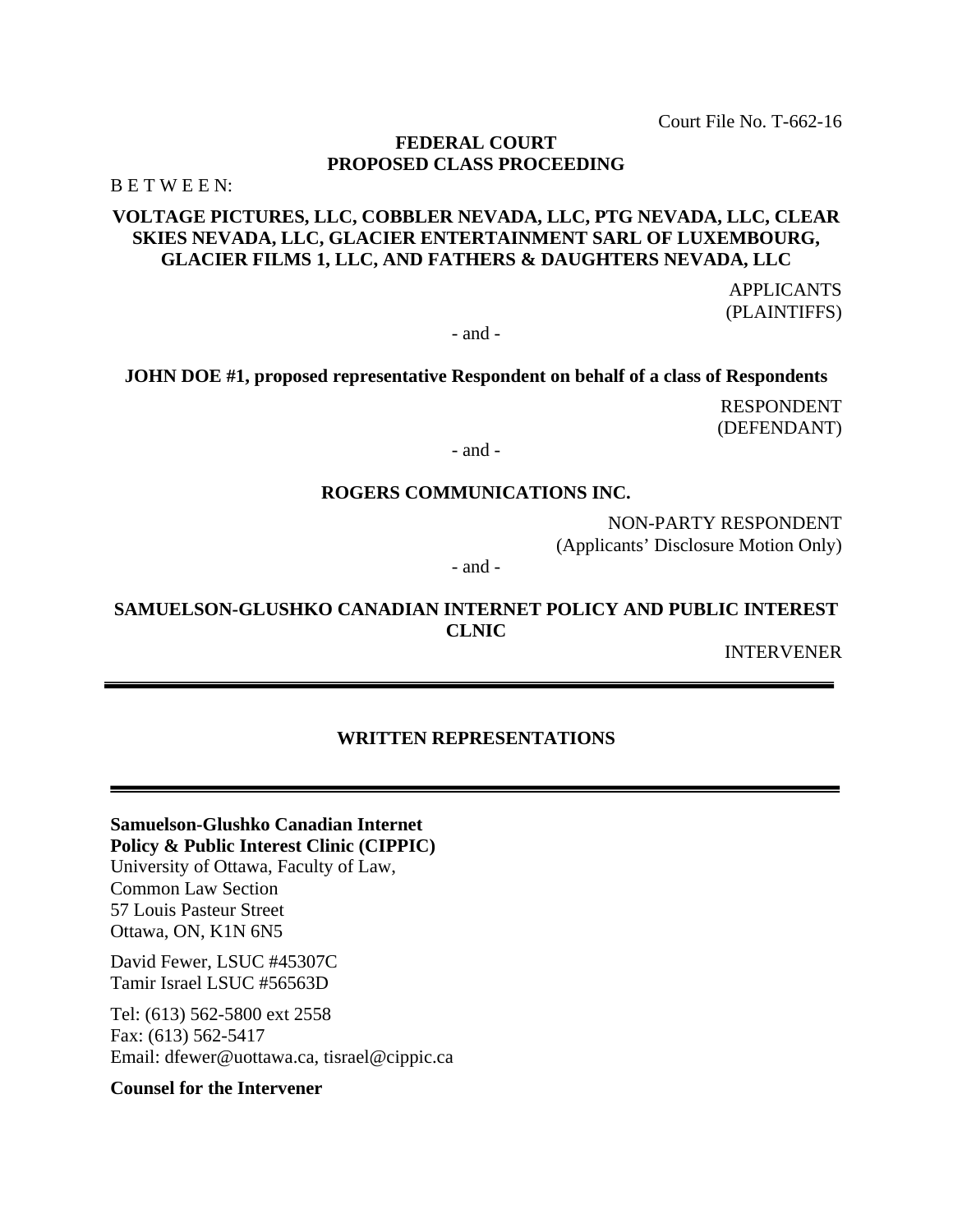# TO: **THE REGISTRAR**

Federal Court

AND TO: **Aird & Berlis LLP**  Barristers & Solicitors Brookfield Place Suite 1800, Box 754 181 Bay Street Toronto, ON, M5J 2T9

> Kenneth R. Clark, LSUC #44522C Paul V. McCallen, LSUC #16964A Patrick Copeland, LSUC #62144O

Tel: (416) 863-1500 Fax: (416) 863-1515 Email: kclark@airdberlis.com, pmccallen@airdberlis.com, pcopeland@airderlis.com

**Counsel for the Applicants, Voltage Pictures LLC, Cobbler Nevada, LLC, PTG Nevada, LLC, Clear Skies Nevada, LLC, Glacier Entertainment SARL of Luxembourg, Glacier Films 1, LLC, and Fathers & Daughters Nevada, LLC** 

# AND TO: **Torys LLP**

30th Floor, 79 Wellington Street West Box 270, TD South Tower Toronto, ON, M5K 1N2

Andrew Bernstein James Gotowiec

Tel: (416) 865-7678 Fax: (416) 865-7380 Email: abernstein@torys.com, jgotowiec@torys.com

# **Counsel for the Non-Party Respondent, Rogers Communications Inc**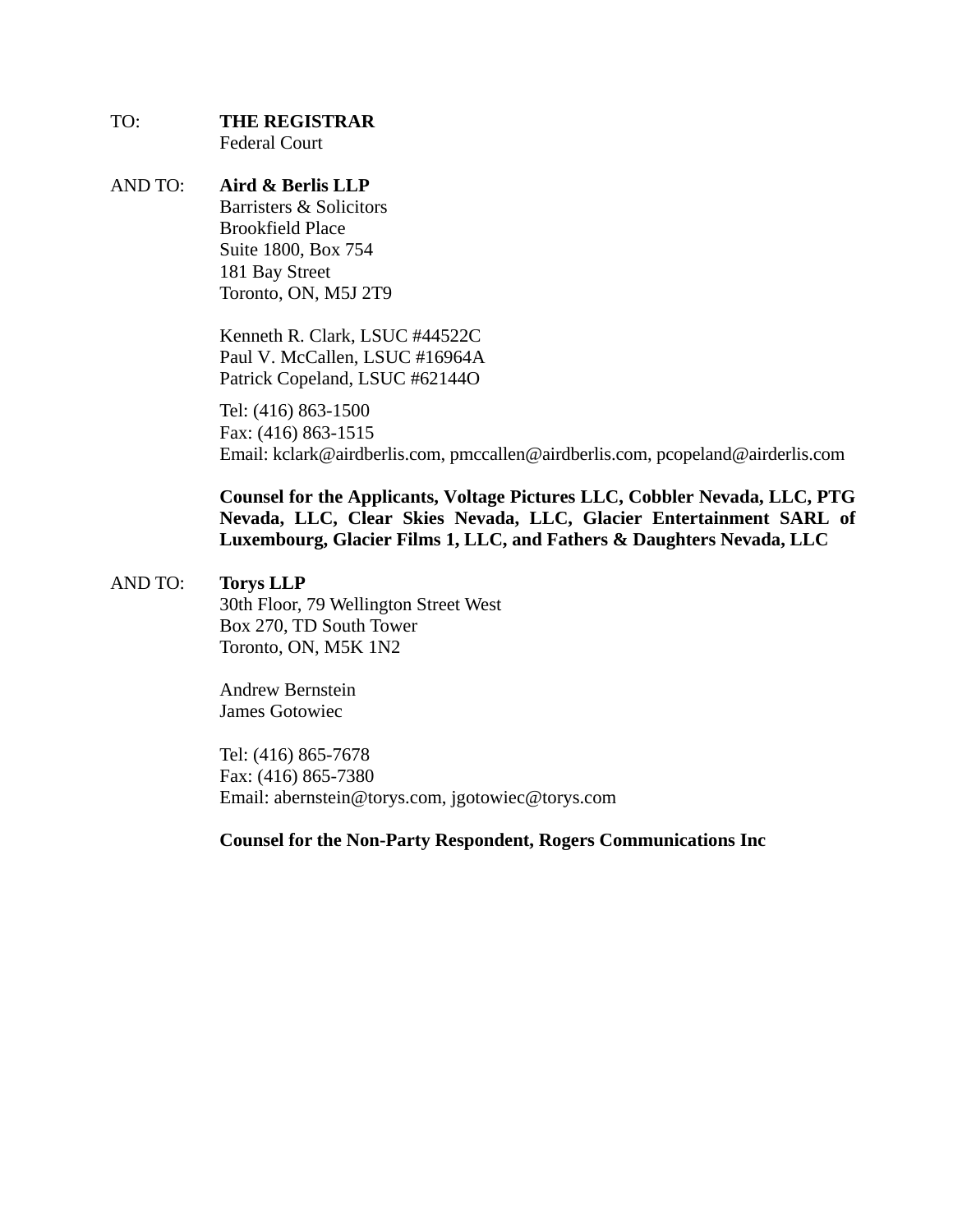# **TABLE OF CONTENTS**

| <b>Written Representations</b> |   |
|--------------------------------|---|
| <b>List of Authorities</b>     | Q |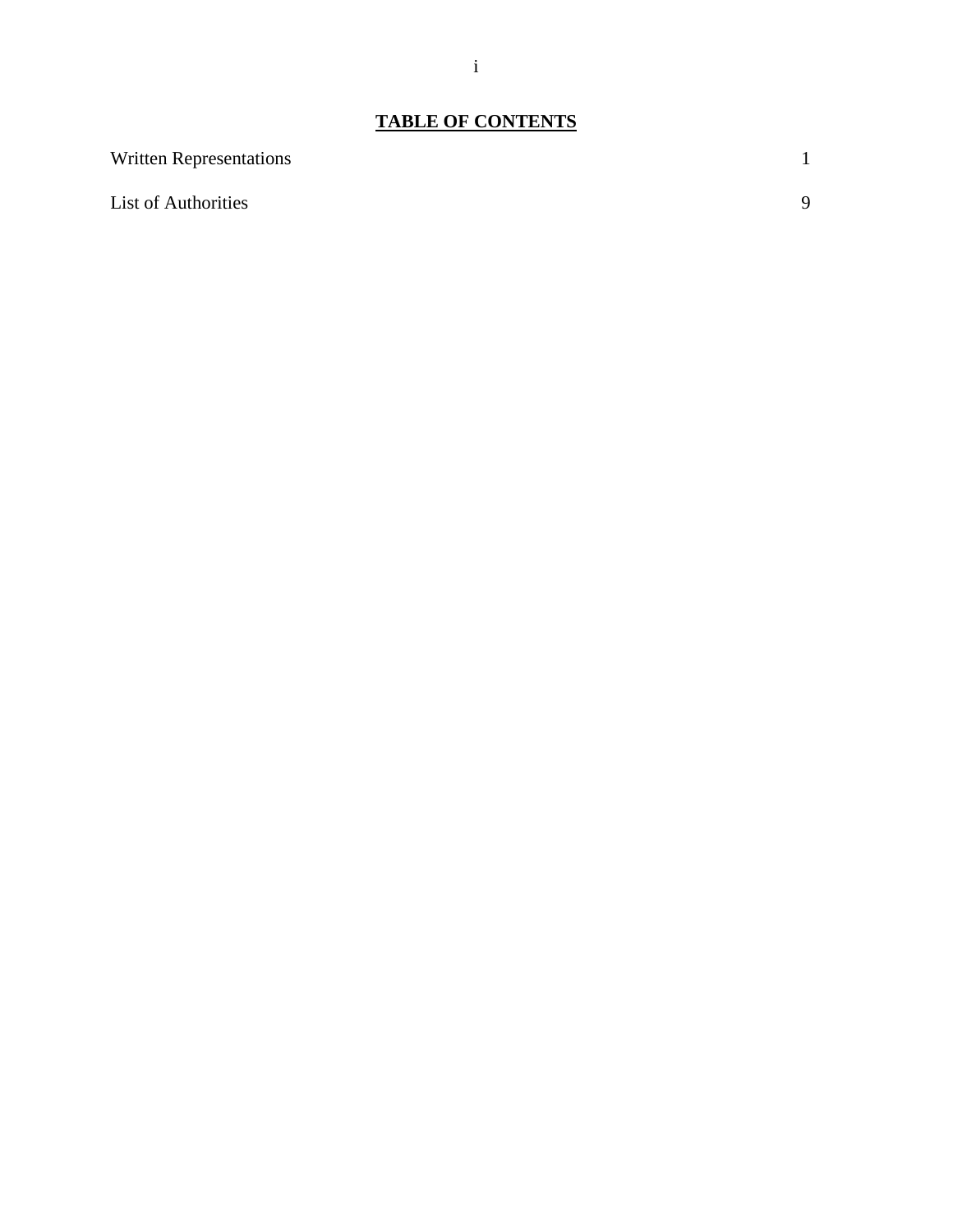#### **PART I: BACKGROUND AND OVERVIEW**

1. The Applicants in this proceeding seek third party discovery against a currently anonymous individual for the purpose of compelling that individual to serve as class representative on behalf of a class of defendants that it alleges have violated its copyrights by means of peer-topeer file-sharing services. As the Applicants note, the defendant class action procedure they wish to advance in this proceeding is novel, and will constitute the first of its kind in Canada.

## **Applicants, Motion for Disclosure of John Doe #1's personal information, Federal Court File No T-662-16, Written Representations ["Applicants, WR"], para 1**

2. As the Applicants advance this mechanism as a means of monetizing online file-sharing activity. This will constitute the latest on a long list of attempts to exploit various procedural mechanisms in order to monetize online file-sharing activities. Each such attempt has raised its own challenges and issues, often requiring the imposition of its own distinct safeguards.

#### **Applicants, WR, para 1**

- 3. A brief review of these historical attempts is necessary to place the current Application in its proper context and to understand the need for appropriate safeguards in the underlying thirdparty discovery request. It is also necessary to properly assess the nature and parameters of those safeguards. We point to three such attempts at monetization as in Canada as illustrative.
- 4. The first such monetization attempt relied on a tariff mechanism and sought to impose a royalty scheme onto Internet Service Providers ("ISPs") such as Rogers Communications Inc, the non-party Respondent in this matter (henceforth "Rogers") by which these ISPs would be responsible for compensating rights holders for copyright infringing activity of their customers. This attempt was ultimately rejected by the Supreme Court of Canada in *Society of Composers, Authors and Music Publishers of Canada v Canadian Assn of Internet Providers*, 2004 SCC 45 ["*SOCAN v CAIP*"]:

There is no doubt that the exponential growth of the Internet has created serious obstacles to the collection of copyright royalties. … Nevertheless, by enacting s. 2.4(1)(*b*) of the *Copyright Act*, Parliament made a policy distinction between those who abuse the Internet to obtain "cheap music" and those who are part of the infrastructure of the Internet itself. It is clear that Parliament did not want copyright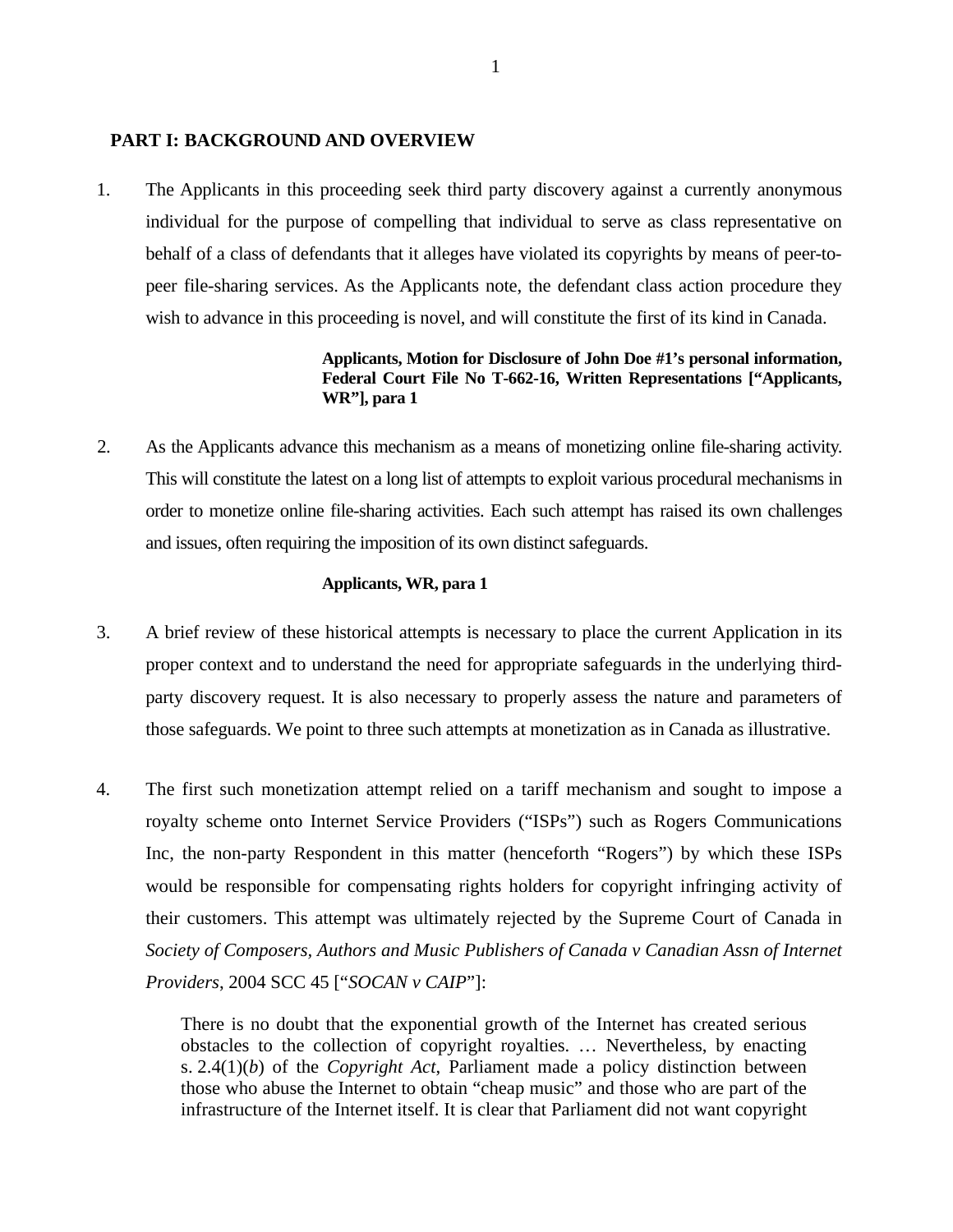disputes between creators and users to be visited on the heads of the Internet intermediaries, whose continued expansion and development is considered vital to national economic growth.

While recognizing the challenges posed by ubiquitous online infringement, the Court also acknowledged the need to insulate Internet intermediaries such as ISPs from fallout arising from such disputes. It also generally recognized the need to balance end users and rights holders perspectives when addressing such monetization schemes.

#### **Society of Composers, Authors and Music Publishers of Canada v Canadian Assn of Internet Providers, [2004] 2 SCR 427, 2004 SCC 45, paras 88-89, 129-132**

5. A second attempt involved a copyright infringement lawsuit launched against 29 anonymous Does, each accused of reproducing over 1,000 musical works without authorization. The first stage of this lawsuit was to seek third party discovery from a number of ISPs in order to connect ISP customers with the anonymous pseudonyms alleged to have carried out the offending online activity. This attempt culminated in *BMG Canada Inc v Doe*, 2005 FCA 193 ["*BMG v Doe*"], where the Federal Court of Appeal confirmed the *Norwich* test for third party discovery as the primary vehicle for assessing these types of third party discovery requests. The Federal Court of Appeal also found that the privacy interests of anonymous Does required evidence of sufficient quality to assure the Court that there is no "risk that innocent persons might have their privacy invaded and also be named defendants where it is not warranted." The Applicants in *BMG v Doe* had failed to produce such quality of evidence, relying instead on hearsay evidence from the President of a third party company that provides online anti-piracy protection services. The President in question had not personally conducted the underlying data gathering and, as such, could not offer sufficient assurance to the Court that the IP addresses the Applicants sought to connect to ISP subscribers were in fact those associated with the allegedly infringing copyright activity.

## **BMG Canada Inc v Doe, 2005 FCA 193, Applicants' Book of Authorities, Tab 10, paras 6-15, 21**

6. By contrast to *BMG v Doe*, which involved small numbers of Does each alleged to have infringed large numbers of works, current attempts at monetizing online file-sharing activities involved naming large numbers of Does each accused of infringing a small number of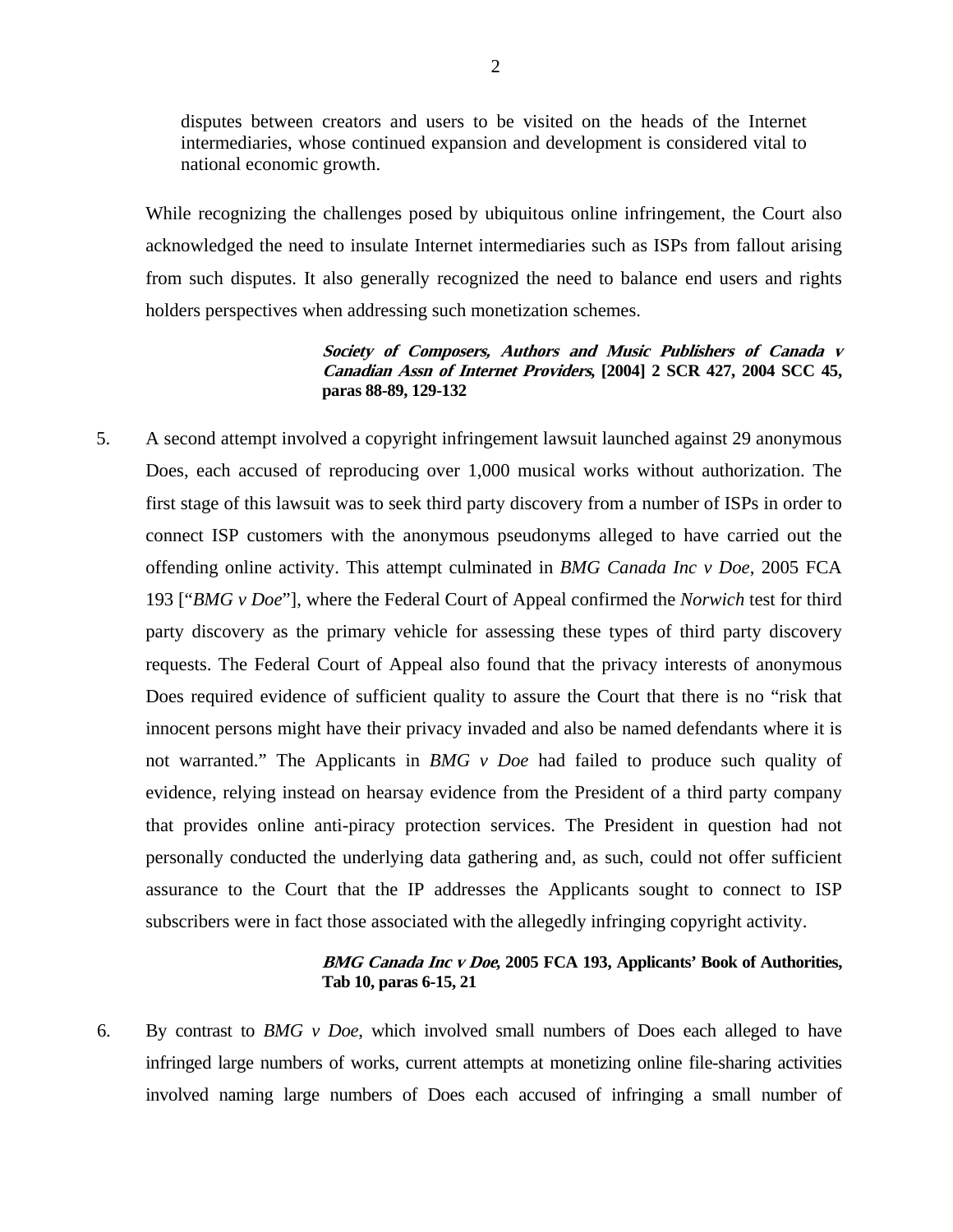cinematographic works. This new 'mass monetization' approach has raised concerns in various jurisdictions for a number of reasons. A core concern arises from the tendency of some of those advancing this monetization model to avoid adjudication of any individual claims, relying instead on the disproportionate cost inherent in mounting a legal or factual defence in light of any potential damages that could reasonably be obtained. The resulting risk is that even innocent Does will, in the end, pay rather than mount a costly defence. This is particularly concerning in light of the reality that the forensics in question identify 'subscribers' of Internet services, but at least some of these subscribers will be innocent of any infringing activities.

## *Voltage Pictures LLC v Doe***, 2014 FC 161, Applicants' Book of Authorities, Tab 8, paras 6, 35, 104, 106**

7. Additionally, Courts have been concerned with the propensity of this monetization model to shift rights-enforcement costs to other parties by engaging significant resources of the Courts, innocent ISPs, and public interest organizations that become entangled in their discovery processes. In Canada, *Voltage Pictures LLC v Doe*, 2014 FC 161 ["*Voltage II*"], engaged the Court, an innocent ISP (Teksavvy Solutions Inc, "Teksavvy") and a public interest organization (CIPPIC) in months of litigation. The innocent third party ISP in question incurred \$33,400 in recoverable costs as a result of the discovery process initiated by the Applicant therein. However, as payment of these fees is only required if the Applicant seeks the underlying identifying data, the ISP never recovers any of its costs if the Applicant decides it no longer requires that data. In addition, the innocent ISP incurred \$177,820.98 in non-recoverable legal fees.

#### *Voltage Pictures LLC v Doe***, 2014 FC 161, Applicants' Book of Authorities, Tab 8, footnote 1 and paras 112;** *Voltage Pictures LLC v Doe***, 2015 FC 1364, generally and paras 2-4, 82-84, 88**

8. As a result of these concerns, some Courts have alternatively applied the test for obtaining *Norwich* discovery so as to preclude such actions or imposed significant safeguards "to protect the privacy rights of individuals, and ensure that the judicial process is not being used to support a business model intended to coerce innocent individuals to make payments to avoid being sued." For example, the test for *Norwich* discovery requires that an applicant to demonstrate a *bona fide*  intent to bring an action forward and the lack of an improper purpose for doing so. Some courts have found a lack of *bona fide* intent, an improper purpose or an abuse of process and have refused to issue discovery requests in such matters. In *Voltage II*, by contrast, the Court found "some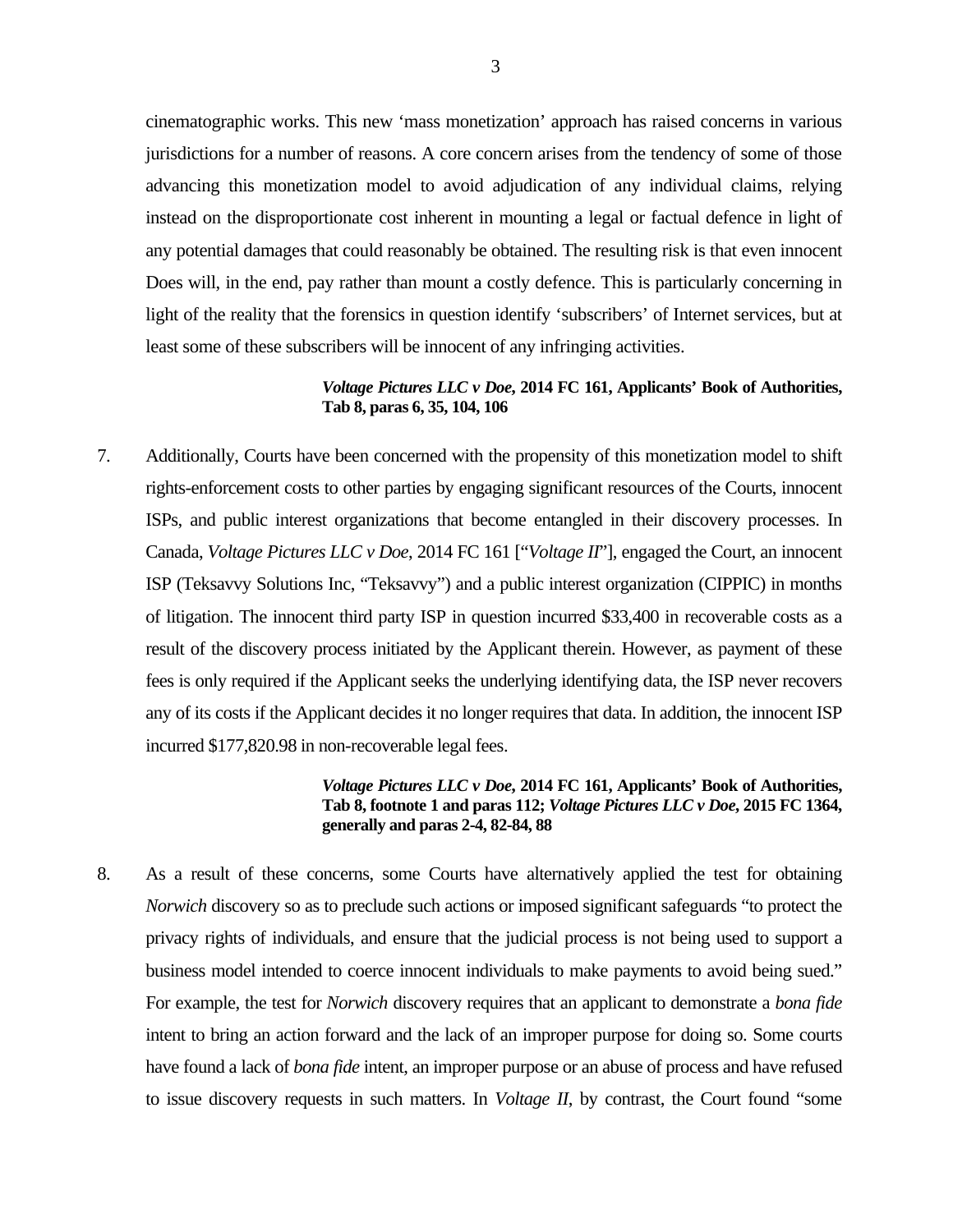evidence that Voltage is engaged in litigation which may have an improper purpose", yet this evidence was insufficient to prove lack of *bona fides*. The applicant in *Voltage II* therefore met the *Norwich* test criteria, but the Court still saw fit to impose additional safeguards to preclude any abuse and to minimize the impact on privacy rights as much as possible.

> **BMG Canada Inc v Doe, 2015 FCA 193, Applicants' Book of Authorities, Tab 10; Voltage Pictures LLC v Doe, 2014 FC 161, Applicants' Book of Authorities, Tab 8, paras 34, 40, 57, 106, 110-112, 133-135**

9. Against this contextual history, the Applicants now seek to employ another novel mechanism – a reverse class action – to monetize online file-sharing activities of its cinematographic works. As an initial step in its proposed class action proceeding, the Applicants bring the underlying motion to identify a single Doe (Doe #1) for the purpose of naming Doe #1 as a defendant class representative. CIPPIC has been granted leave to intervene in this matter for the sole purpose of addressing the need for safeguards were the underlying *Norwich* order granted. CIPPIC does not concede, but does therefore presume in its remaining submissions, that the Applicants meet the criteria of the *Norwich* test, including the need to demonstrate *bona fides*. In proposing its safeguards, CIPPIC will draw on the historical case law surrounding online copyright infringement monetization attempts, as outlined above.

#### *Voltage Pictures LLC et al v Doe #1***, 2016 FC 681**

#### **PART II: POSITION ON ISSUES**

- 10. In granting CIPPIC's motion for leave to intervene, CIPPIC was limited to addressing three issues:
	- (i) the type and quantity of identification data to be provided by Rogers;
	- (ii) limits that may be imposed on the use of such information [*sic*] data;
	- (iii) the form of notice that may be required to be provided to the Respondent when served with the Notice of Application.

CIPPIC will address these issues below.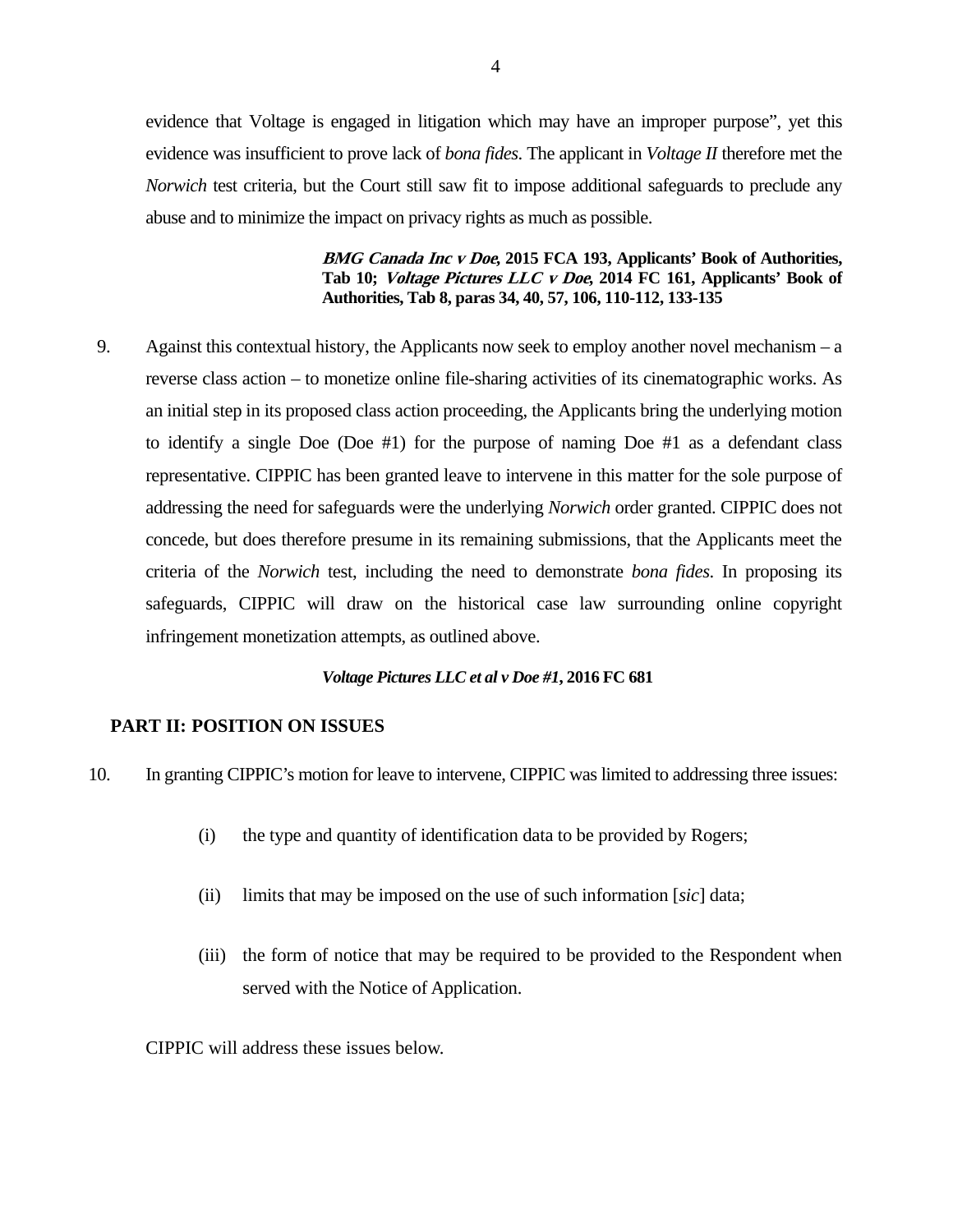#### **PART III: SUBMISSIONS**

11. CIPPIC submits that the privacy interest in anonymous online activity is high. This, in turn, requires safeguards in place to ensure the impact on the privacy of anonymous Does is minimized. In particular, it is important to limit the use of any data obtained by means of this third party discovery. Finally, follow up correspondence to identified Does should include language ensuring it is clear that no determinations of fact or law have been made against the Doe. Overall, the mechanism adopted herein should strike a balance between rights holders and individuals.

> **Infra, para 4; Society of Composers, Authors and Music Publishers of Canada v Canadian Assn of Internet Providers, [2004] 2 SCR 427, 2004 SCC 45, paras 88-89, 129-132**

12. The Applicants argue that "there is no reasonable expectation of privacy for an ISP to withhold the personal contact information associated with an IP address", drawing on examples from the criminal search and seizure context. The Applicants further claim that "contact information is generally available in public directories, which weighs against there being an expectation of privacy in it." The Applicants generally suggest that there is little or no privacy interest when an ISP is called upon to identify a customer linked to otherwise anonymous online activity.

> **Applicants WR, para 64-65;** *R v Trapp***, 2011 SKCA 143, per Ottenbreit, JA, paras 134-135, Applicants' Book of Authorities, Tab 11;** *R v Ward***, 2012 ONCA 660, Applicants' Book of Authorities, Tab 12**

13. However, the Supreme Court of Canada has expressly rejected the notion that ISP customer identification implicates low expectations of privacy. Quite to the contrary, the Court held in *R v Spencer*, 2014 SCC 43, that online activity attracts high privacy

> These divergent views were reflected in the decisions of the Saskatchewan courts. … Ottenbreit J.A. in the Court of Appeal was of largely the same view. For him, the information sought by the police in this case simply established the identity of the contractual user of the IP address. The fact that this information might eventually reveal a good deal about the activity of identifiable individuals on the Internet was, for him, "neither here nor there" ... In contrast to this approach, Caldwell J.A. (Cameron J.A. concurring on this point) held that in characterizing the subject matter of the alleged search, it is important to look beyond the "mundane" subscriber information such as name and address (para. 22). The potential of that information to reveal intimate details of the lifestyle and personal choices of the individual must also be considered …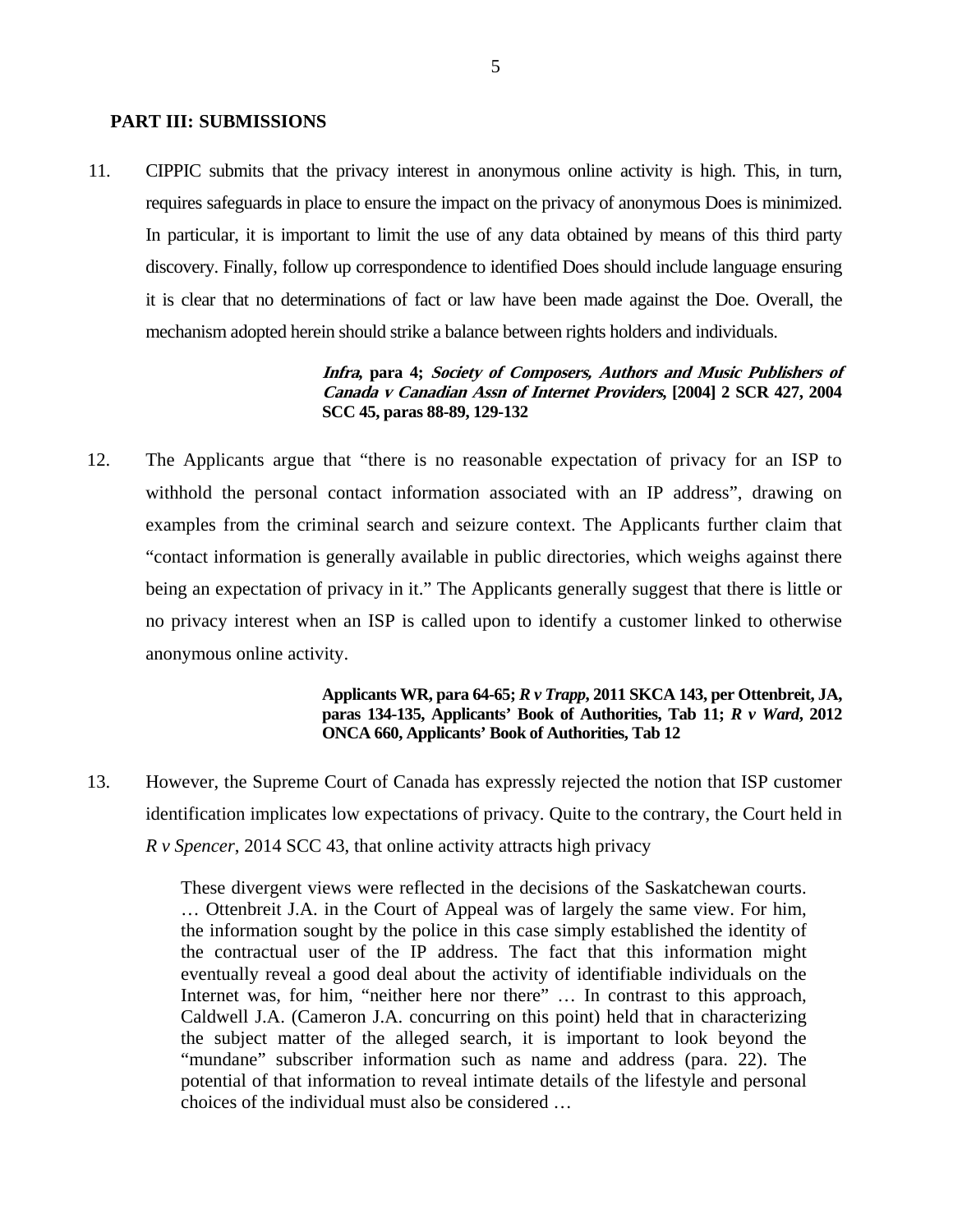I am in substantial agreement with Caldwell and Cameron JJ.A. on this point. While, in many cases, defining the subject matter of the search will be uncontroversial, in cases in which it is more difficult, the Court has taken a broad and functional approach to the question, examining the connection between the police investigative technique and the privacy interest at stake. The Court has looked at not only the nature of the precise information sought, but also at the nature of the information that it reveals.

The Court unanimously concluded in *Spencer* that "the police request to Shaw for subscriber information corresponding to specifically observed, anonymous Internet activity engages a high level of informational privacy."

## **R v Spencer, [2014] 2 SCR 212, 2014 SCC 43, paras 24-26, 51 and 66**

14. In the civil discovery context, courts have found that while litigation is inherently a privacy invasive process, participation in the litigation process does not amount to a waiver of privacy rights. Discovery processes must account for privacy rights and courts are obligated to ensure that the resulting "invasion of privacy should generally be limited to the level of disclosure necessary to satisfy that purpose and that purpose alone". In the *Norwich* context, specifically, courts have similarly found the need to impose adequate safeguards so that the impact on Does' privacy is limited as much as possible.

> *AB v Bragg Communications Inc***, 2012 SCC 46;** *Juman v Doucette***, [2008] 1 SCR 157, 2008 SCC 8, paras 24-25;** *BMG Canada Inc v Doe***, 2015 FCA 193, Applicants' Book of Authorities, Tab 10, paras 42-45;** *Voltage Pictures LLC v Doe***, 2014 FC 161, Applicants' Book of Authorities, Tab 8, para 57**

15. The amount of data to be disclosed to the Applicants by Rogers, should the *Norwich* order be granted, must therefore be minimized to what is strictly necessary for the purpose of identifying Doe #1. It should not exceed the name and physical address of the individual subscriber associated with the IP address alleged to be associated with the infringing activity highlighted by the Applicants.

## *Voltage Pictures LLC v Doe***, 2014 FC 161, Applicants' Book of Authorities, Tab 8, paras 134 f) and 138**

16. Further, use of the data obtained should remain tied to the purpose for which it is obtained. Here, the Applicants state that they seek to identify Doe #1 for the purpose of appointing a class representative for this proceeding. As noted above, one of the recognized 'harms'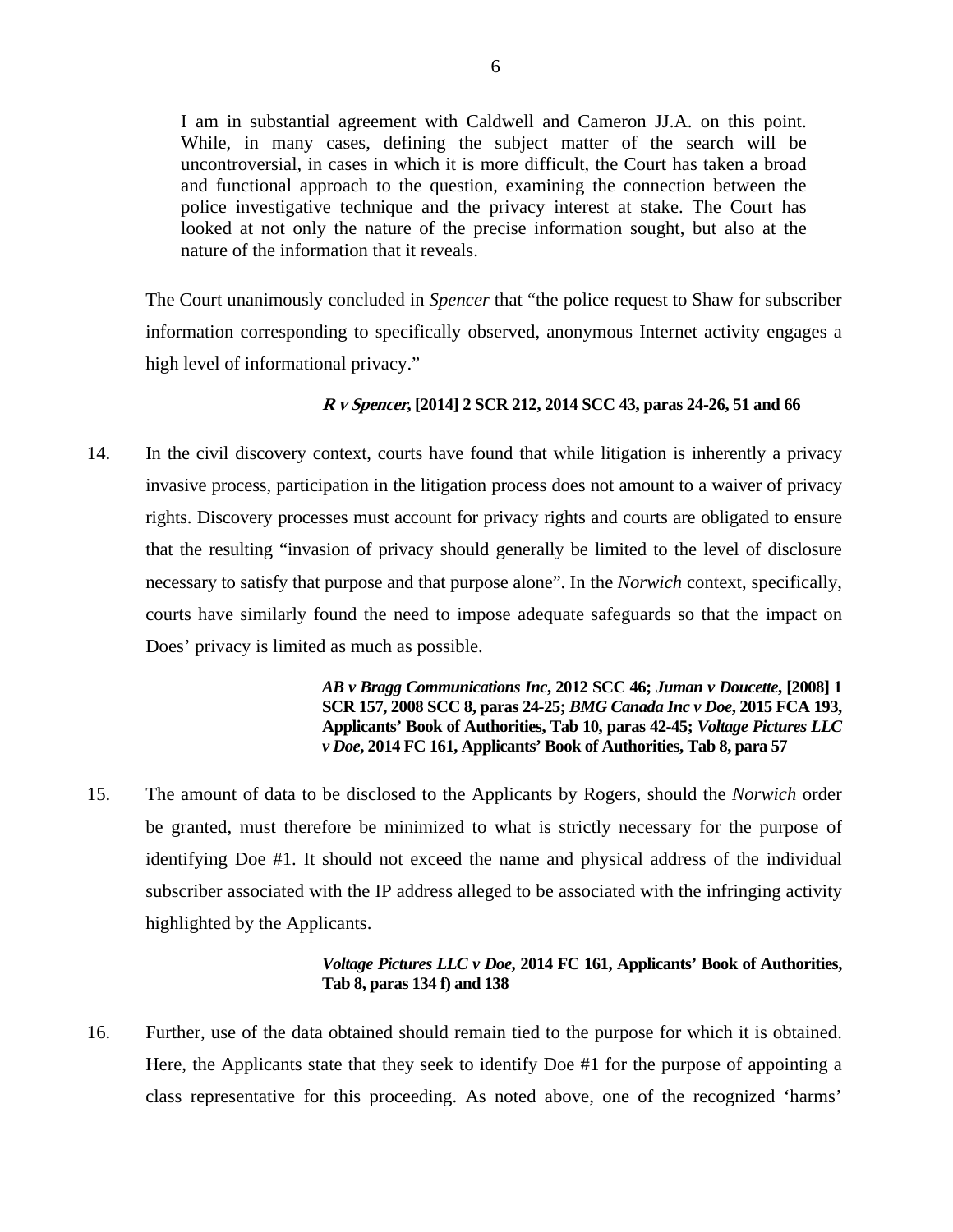courts seek to avoid in this context is the sending of unreasonable settlement demand letters without the supervision of the Court. The *Norwich* disclosure order sought here should therefore, following its predecessor in *Voltage II*, preclude the Applicants from sending settlement demands to the identified Doe absent without first seeking the Court's permission and approval of any such demand letter. Including this safeguard will preclude the Applicants herein, or any future parties, from using this reverse class action mechanism as a means of obtaining the form of discovery sought in *Voltage II*, while avoiding the safeguards imposed therein. Further, any resulting *Norwich* order should include safeguards to realize the imperative that information so obtained should "not be disclosed to the public and be used only in connection with the action." *Norwich* applicants should always be prevented from using obtained data outside of the underlying proceeding in question, and safeguards relating to public should be proportionate to the implicated privacy interest in question.

> **Voltage Pictures LLC v Doe, 2014 FC 161, Applicants' Book of Authorities, Tab 8, paras 134 c), g), h), i), j);** *Juman v Doucette***, [2008] 1 SCR 157, 2008 SCC 8, paras 24-25, 51; Voltage Pictures LLC v Doe, 2014 FC 161, Applicants' Book of Authorities, Tab 8, para 74, 102, 107;** *AB v Bragg Communications Inc***, [2012] 2 SCR 567, 2012 SCC 46**

17. Additionally, there should be an upper limit to how long the intermediary ISP (in this instance, Rogers) must retain the information sought by the Applicants. As noted above, *Voltage II* imposed a seemingly unlimited obligation onto the ISP, Teksavvy, to retain the underlying identifying information sought in that instance until it receives payment for its costs. If the applicant in that case decides never to provide said payment, Teksavvy is presumptively obligated to retain the data indefinitely. Such indefinite retention impacts disproportionately on the privacy rights of the affected individuals, increasing the risk of ancillary unrelated privacy harms such as from data breaches, which are increasingly common. The need for such limits should be recognized, to avoid a situation of permanent retention obligation.

## **Infra, paras 6-7; Voltage Pictures LLC v Doe, 2014 FC 161, Applicants' Book of Authorities, Tab 8, footnote 1 and paras 112; Voltage Pictures LLC v Doe, 2015 FC 1364, paras 2-4, 82-84, 88 and generally**

18. Finally, courts have recognized the need to ensure post-*Norwich* recipients of documents should not be left with the impression that the issuance of a *Norwich* order has in any way made determinations of law or fact against them. A Notice of Application served on Doe #1 following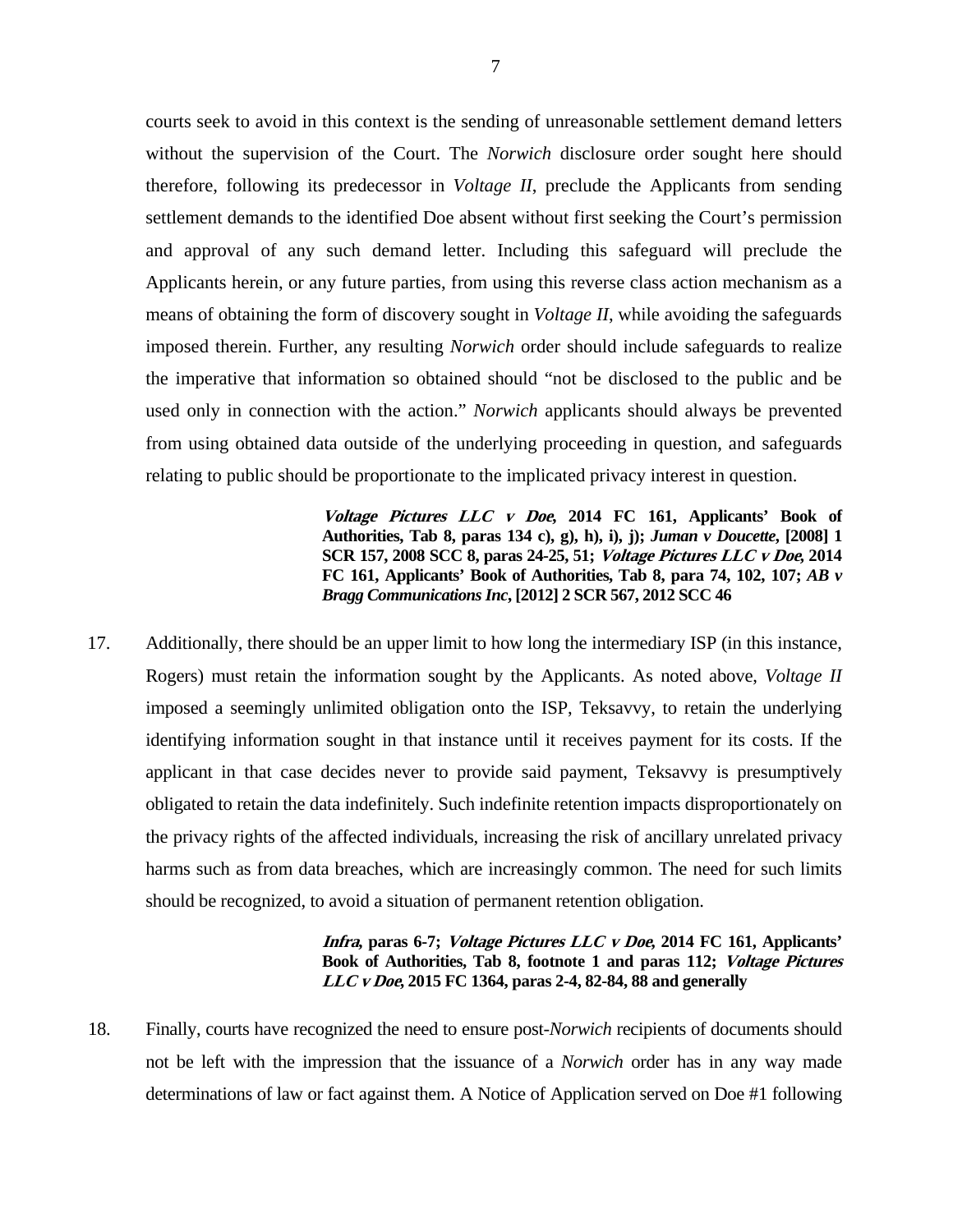identification, served for the purpose of compelling Doe #1 to act as defendant class representative, should likewise make it clear that while the Court has approved the Applicants' motion for third party discovery it has not yet determined that any infringing activity has occurred, that the identified subscriber in question is the Doe responsible for the allegedly infringing activity associated with the IP address, and that the Court has not yet determined whether Doe #1 will be compelled to defend the action on behalf of the class. Such conditions imposed into the form of the Notice of Application are particularly important in light of the reality that these types of orders tend to affect ordinary customers who may not be guilty of infringement and who are unlikely to have access to specialized legal services.

> Voltage Pictures LLC v Doe, 2014 FC 161, Applicants' Book of Authorities, Tab 8, paras 93-94, 134 k), l)

#### **PART IV: ORDER SOUGHT**

CIPPIC requests that the disposition of this matter take its submissions into account. 19.

ALL OF WHICH IS RESPECTFULLY SUBMITTED this 21<sup>st</sup> day of June, 2016.

**Tamir Israel** 

#### **Counsel for the Intervener**

Samuelson-Glushko Canadian Internet Policy & Public Interest Clinic (CIPPIC) University of Ottawa, Faculty of Law 57 Louis Pasteur Street Ottawa, ON, K1N 6N5

Telephone: (613) 562-5800 ext 2914, 2554 Fax: (613) 562-5417 E-mail: tisrael@cippic.ca, dfewer@uottawa.ca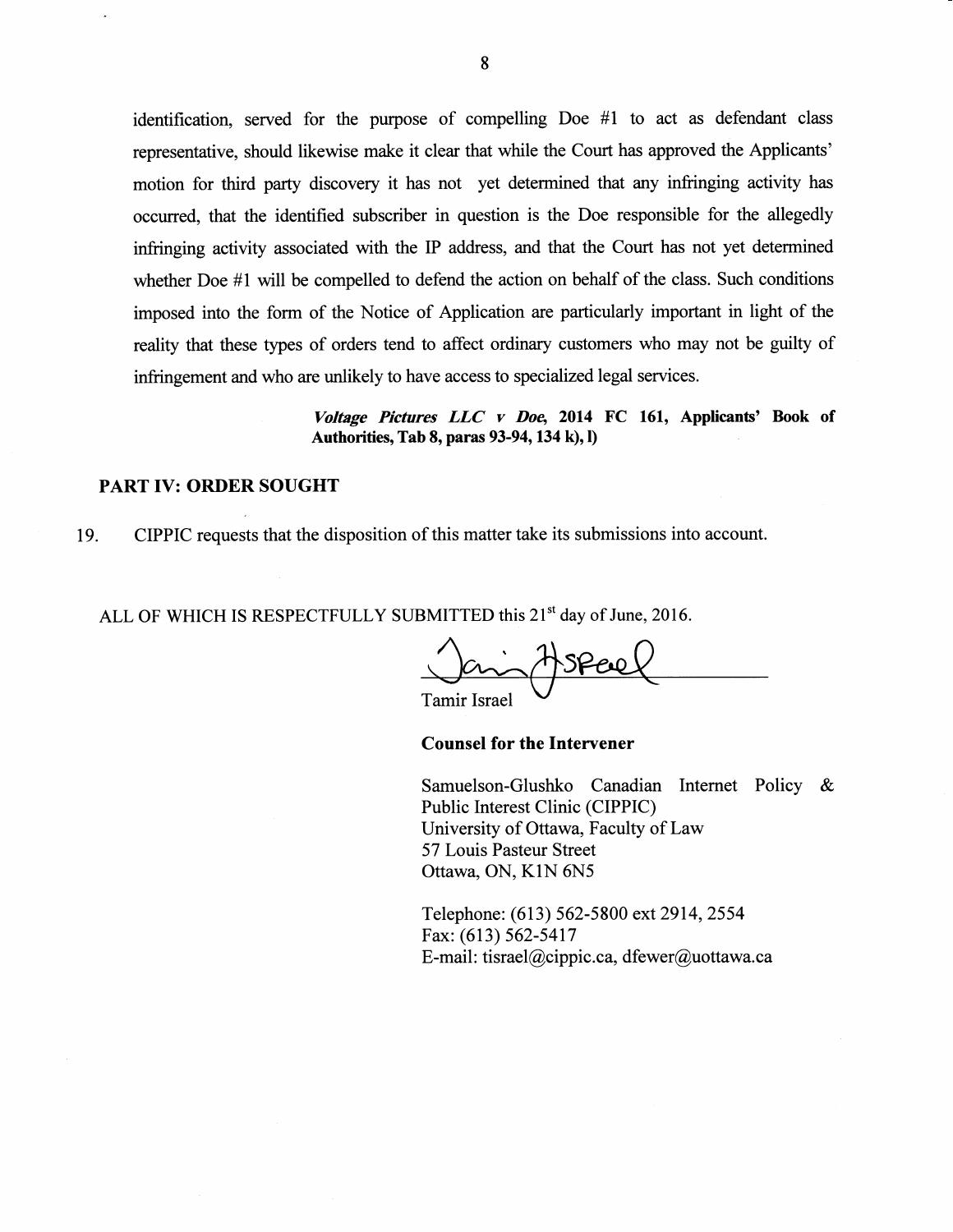#### **PART V: LIST OF AUTHORITIES**

- 1. *AB v Bragg Communications Inc*, [2012] 2 SCR 567, 2012 SCC 46
- 2. *BMG Canada Inc v Doe*, 2005 FCA 193
- 3. *Juman v Doucette*, [2008] 1 SCR 157, 2008 SCC 8
- 4. *R v Spencer*, [2014] 2 SCR 212, 2014 SCC 43
- 5. *R v Trapp*, 2011 SKCA 143
- 6. *R v Ward*, 2012 ONCA 660
- 7. *Society of Composers, Authors and Music Publishers of Canada v Canadian Assn of Internet Providers*, [2004] 2 SCR 427, 2004 SCC 45
- 8. *Voltage Pictures LLC v Doe*, 2014 FC 161
- 9. *Voltage Pictures LLC v Doe*, 2015 FC 1364
- 10. *Voltage Pictures LLC et al v Doe #1*, 2016 FC 681